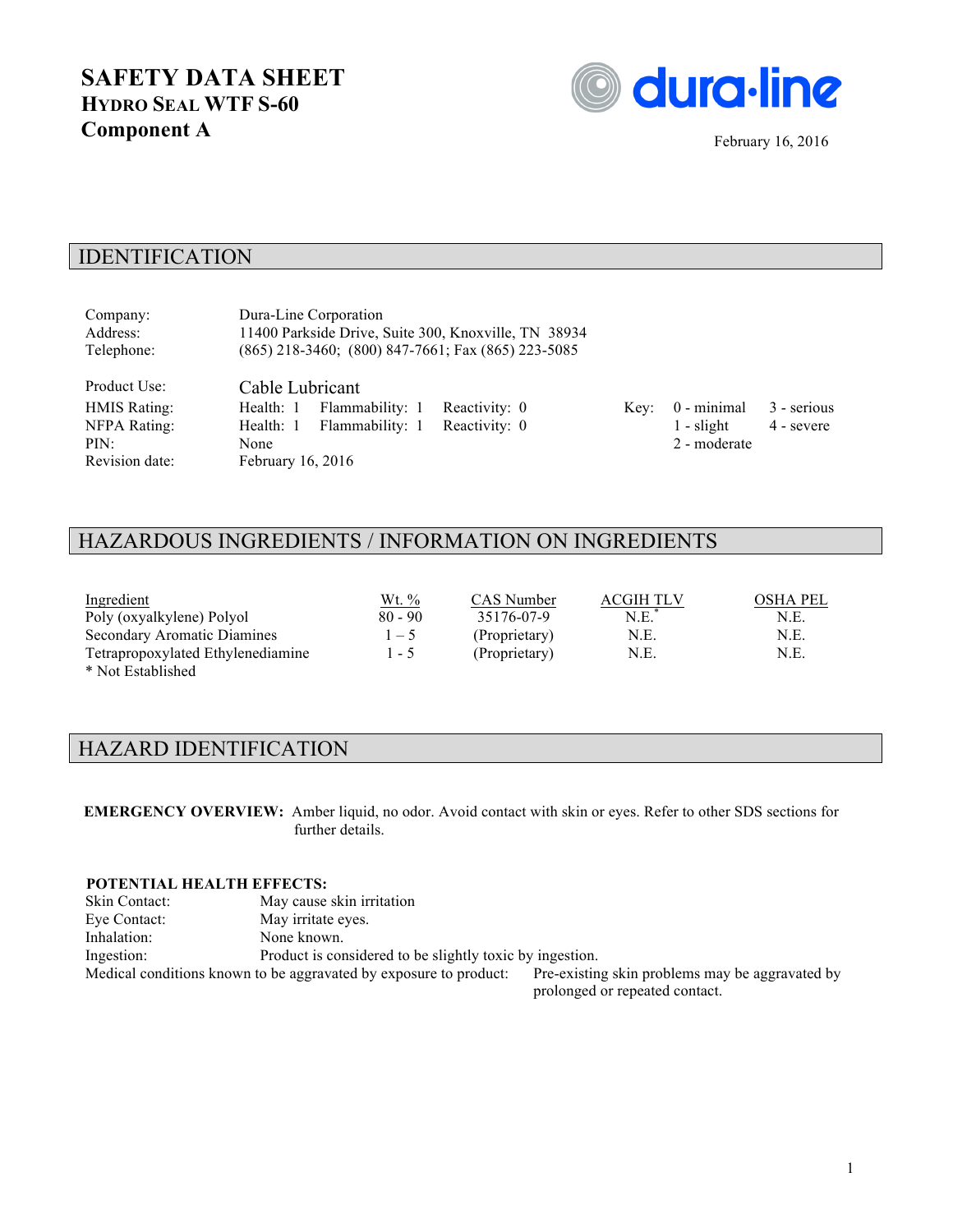### FIRST AID

| Skin Contact: | Remove contaminated clothing. Wash skin with soap and water. Get medical attention if irritation<br>persists.                                                                                |
|---------------|----------------------------------------------------------------------------------------------------------------------------------------------------------------------------------------------|
| Eyes:         | In case of contact, immediately flush with plenty of water for at least 15 minutes and get medical<br>attention if irritation persists.                                                      |
| Inhalation:   | If irritation of nose or throat develops, move to fresh air. If irritation persists, seek medical attention.<br>If breathing is difficult, provide oxygen. Seek immediate medical attention. |
| Ingestion:    | Do not induce vomiting. Call physician immediately. Never give anything by mouth to an<br>unconscious person.                                                                                |
|               |                                                                                                                                                                                              |

NOTE: In all severe cases, contact physician immediately. Local telephone operators can furnish number of regional poison control center.

#### FIRE HAZARD

| Conditions of Flammability:           | Unknown                                                                                                                                                    |
|---------------------------------------|------------------------------------------------------------------------------------------------------------------------------------------------------------|
| Flash Point:                          | $>300 \text{ } \mathcal{F}$ (PMCC).                                                                                                                        |
| Flammable Limits in Air:              | Unknown                                                                                                                                                    |
| Extinguishing Media:                  | Carbon dioxide, water spray, dry chemical.                                                                                                                 |
| Special Fire Fighting Procedures:     | Keep containers cool with water spray.                                                                                                                     |
| <b>Hazardous Combustion Products:</b> | Nitrogen oxides, carbon dioxide, carbon monoxide.                                                                                                          |
| Unusual Fire Hazards:                 | Self-containing air masks should be used to enter smoky area in the event of a fire. Sealed<br>containers can build up pressure when exposed to high heat. |

### ACCIDENTAL RELEASE MEASURES

Clean immediately using suitable absorbent (clay, sand, dirt, etc.). Wash spill area with soap and water. Keep out of drains, sewers, and waterways. Notify local health authorities and other appropriate agencies if product enters streams or drinking water supplies.

### HANDLING AND STORAGE

Avoid contact with skin and eyes. Materials are not considered hazardous under normal handling operations, but reasonable care should be exercised. Use and store product with adequate ventilation.

### EXPOSURE CONTROLS / PERSONAL PROTECTION

Controls: Normal ventilation adequate. If exposure exceeds recommended limits, respirator protection is recommended. Personal Protection: Wear safety glasses to protect eyes. Wear suitable gloves to prevent drying and possible irritation if skin contact is repeated or prolonged. Respirators, if required, should be NIOSH approved type fitted with cartridges for organic vapors.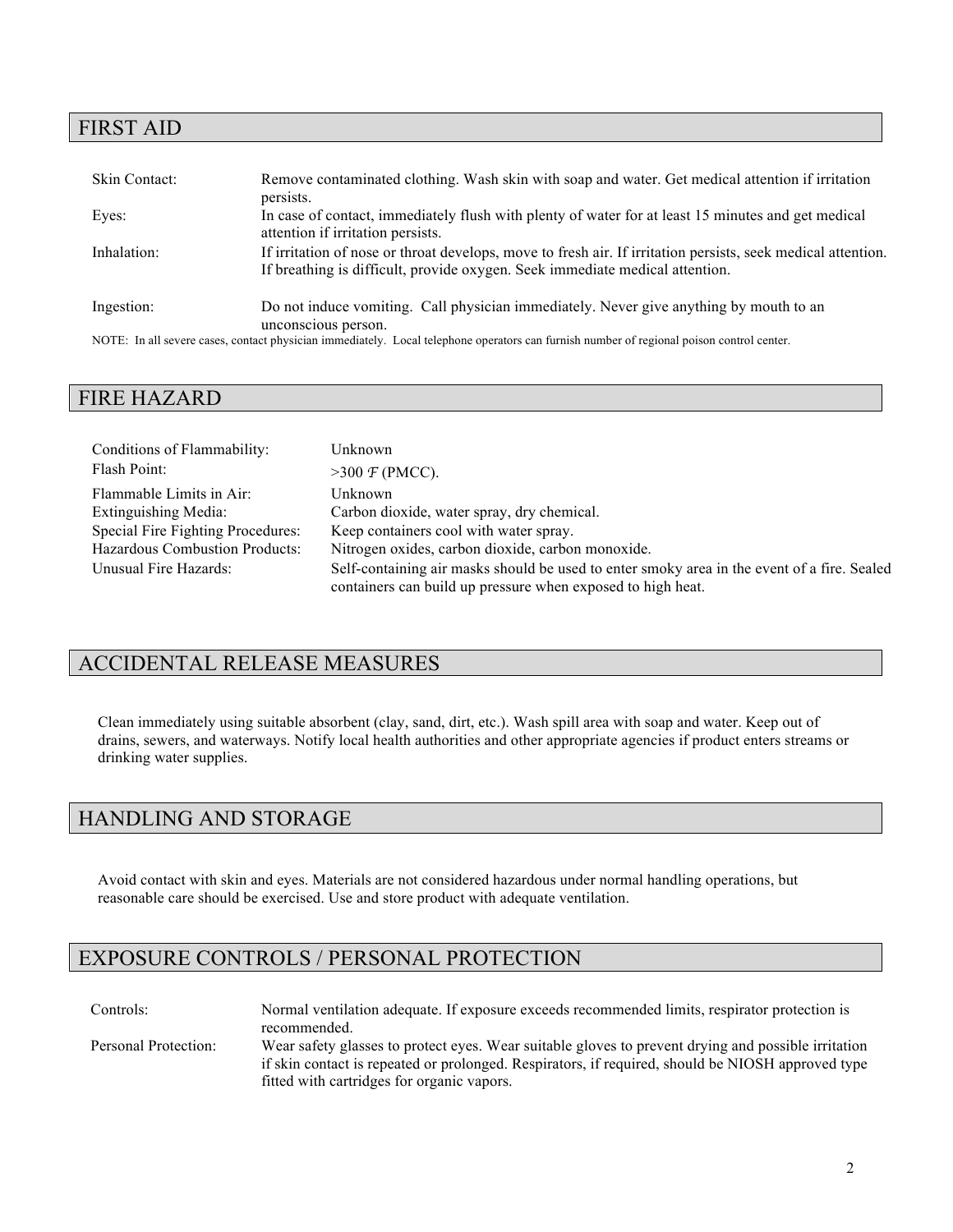### PHYSICAL PROPERTIES

Initial Boiling Point (bulk):  $>570$  °F Vapor Pressure: Not Established Percent Volatile: Negligible Vapor Density (air = 1): > 1 Density/ Sp. Gravity: 8.5 lbs/gal Evaporation Rate (nBu Ac = 1): Much less than 1 Water Solubility: Complete Appearance: Amber liquid VOC Content: None None Odor: Negligible odor

### STABILITY AND REACTIVITY

Stability: Stable. Incompatibility (Materials to Avoid): Strong oxidizing agents and acids. Hazardous Polymerization: Will not occur. Hazardous Decomposition Products: Carbon dioxide, carbon monoxide. Conditions to Avoid: High Temperatures and freezing.

### TOXICOLOGICAL INFORMATION

Carcinogenicity: Contains no known or suspected carcinogens listed with OSHA, IARC, NTP, or ACGIH. Threshold Limit Value: Unknown. WHMIS Information: According to available information, the ingredients have not been found to show reproductive toxicity, teratogenicity, mutagenicity, skin sensitization, or synergistic toxic effects with other materials.

#### ECOLOGICAL INFORMATION

Eco toxicological Information: No data at this time. Chemical Fate Information: No data at this time.

#### DISPOSAL

Disposal should be made in accordance with federal, state, and local regulations. Bury in approved landfill, or incinerate in approved incinerator according to federal, state, and local regulations. All containers should be disposed of in an environmentally safe manner and in accordance with governmental regulations

RCRA: Not a hazardous waste. U.S. EPA Waste Number: None.